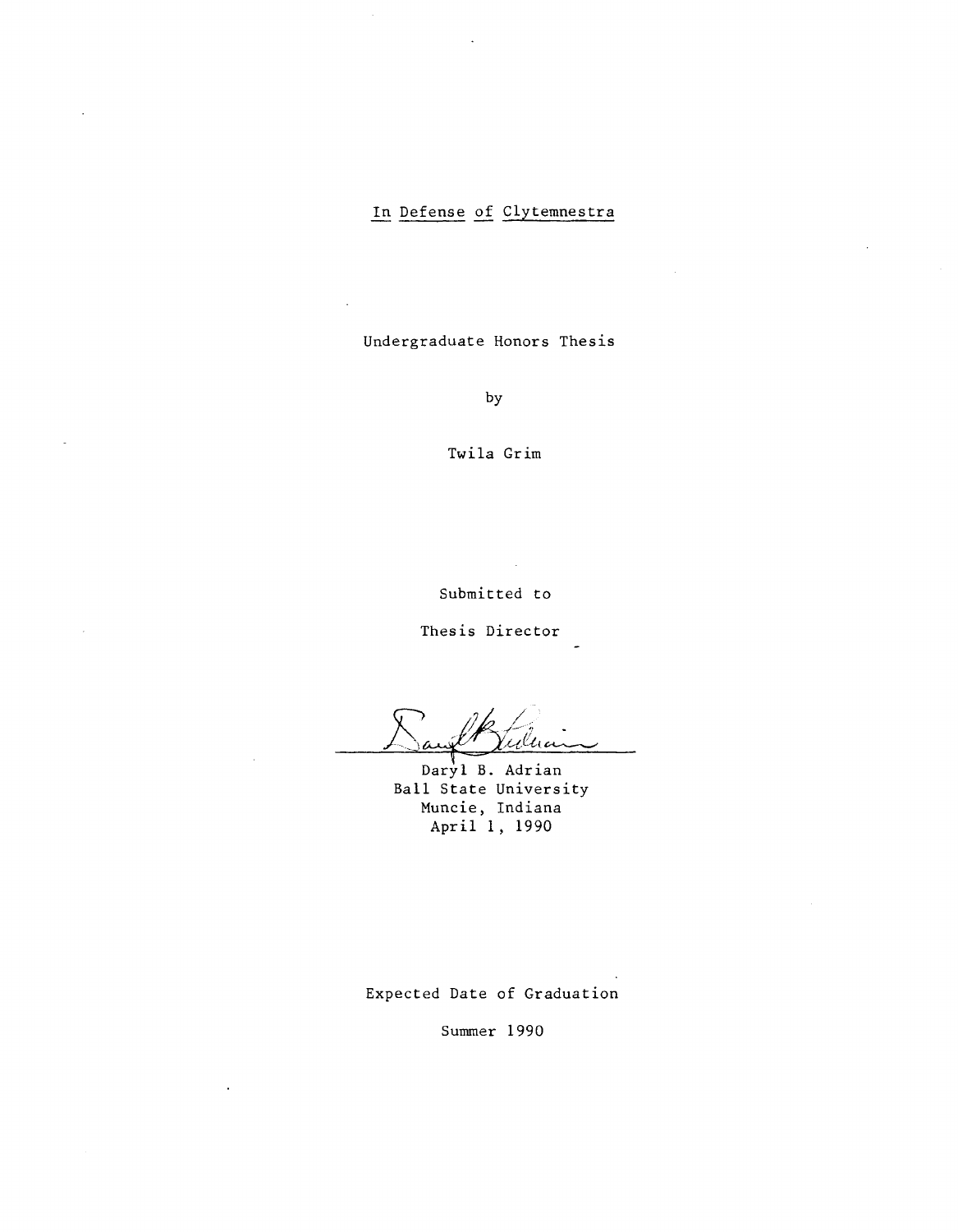*SpCc11* Thesis J T<br>172<br>24.09 1990  $6752$ 

## In Defense of Clytemnestra

Literary scholars and critics have long regarded the Oresteia by Aeschylus as the foundation for our current legal system. This foundation is based on the acceptance that Clytemnestra, the wife and murderess of Agamemnon, was revengefully and justly murdered by her own son, Orestes, for her transgression against Agamemnon. In addition, college textbooks usuatly uphold and promote the premise that this ancient Greek trilogy is a valid model for justice as well.

Mark Morford and Robert Lenardon in Classical Mythology attempt to establish the "justice" theory and innocence of Orestes by relying on the notion of transcendental involvement:

> Orestes acted with piety in avenging his father's death; his guilt is a later  $-$  if more humane  $-$  interpretation; indeed, it is illogical, for it ignores the fact that Apollo had ordered him to murder Clytemnestra. It was the genius, of Aeshcylus that transformed the primitive legend and in place of the ancient doctrine of blood-guilt and vengeance substituted for Reason and Law. (321)

Oscar G. Brockett, in History of the Theatre, suggests that the Oresteia is the basis for "the evolution of the concept of justice, with the impersonal power of the state eventually replacing personal revenge, which up to the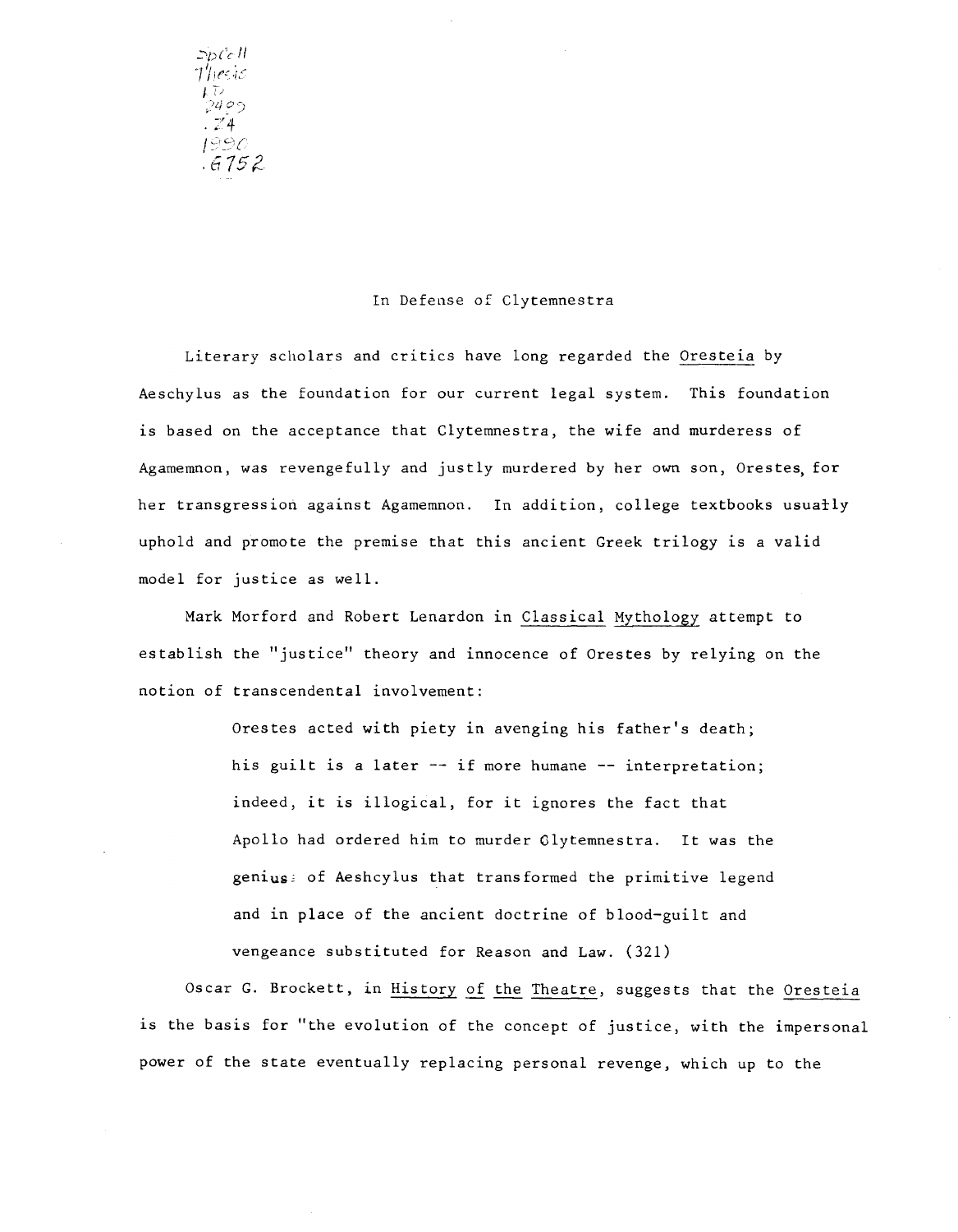final play (Eumenides) creates an endless chain of private guilt and punishment." $(21)$ .

Literary critics Brian Wilke and James Hurt, in their textbook Literature of the Western World, Vol. 1, also argue that justice is served and that Clytemnestra was justly murdered. In their preface to the Oresteia, they affirm:

> Within the plays themselves, the chain of violence is extended by two further acts: the murder of Agamemnon by his wife Clytemnestra, and the successful conspiracy of their children, Orestes and Electra, to kill their mother in the cause of justice. (465)

Despite such declarations, there has been a recent shift in the critical examination of Clytemnestra's actions and her alleged guilt. Some very enlightening feminist writers, in particular, support Clytemnestra's innocence and claim that justice, in fact, had very little to do with the misogynous Oresteia.

These more current critics attempt to justify some of Clytemnestra's actions based upon the conditions under which she (and all women) lived. It is quite evident that, in general, women in antiquity did not fare well. From Hesiod's blaming Pandora for all of the evils of the world, to the Hebrew writers' placing all of the world's troubles on Eve, women are presented in a guilty, blameful, and derogatory fashion.

Sarah Pomeroy, author of Goddesses, Whores, Wives and Slaves, writes that the first written hostility towards women was when Homer exhibited a clearly misogynous attitude in the Odyssey. When Odysseus visited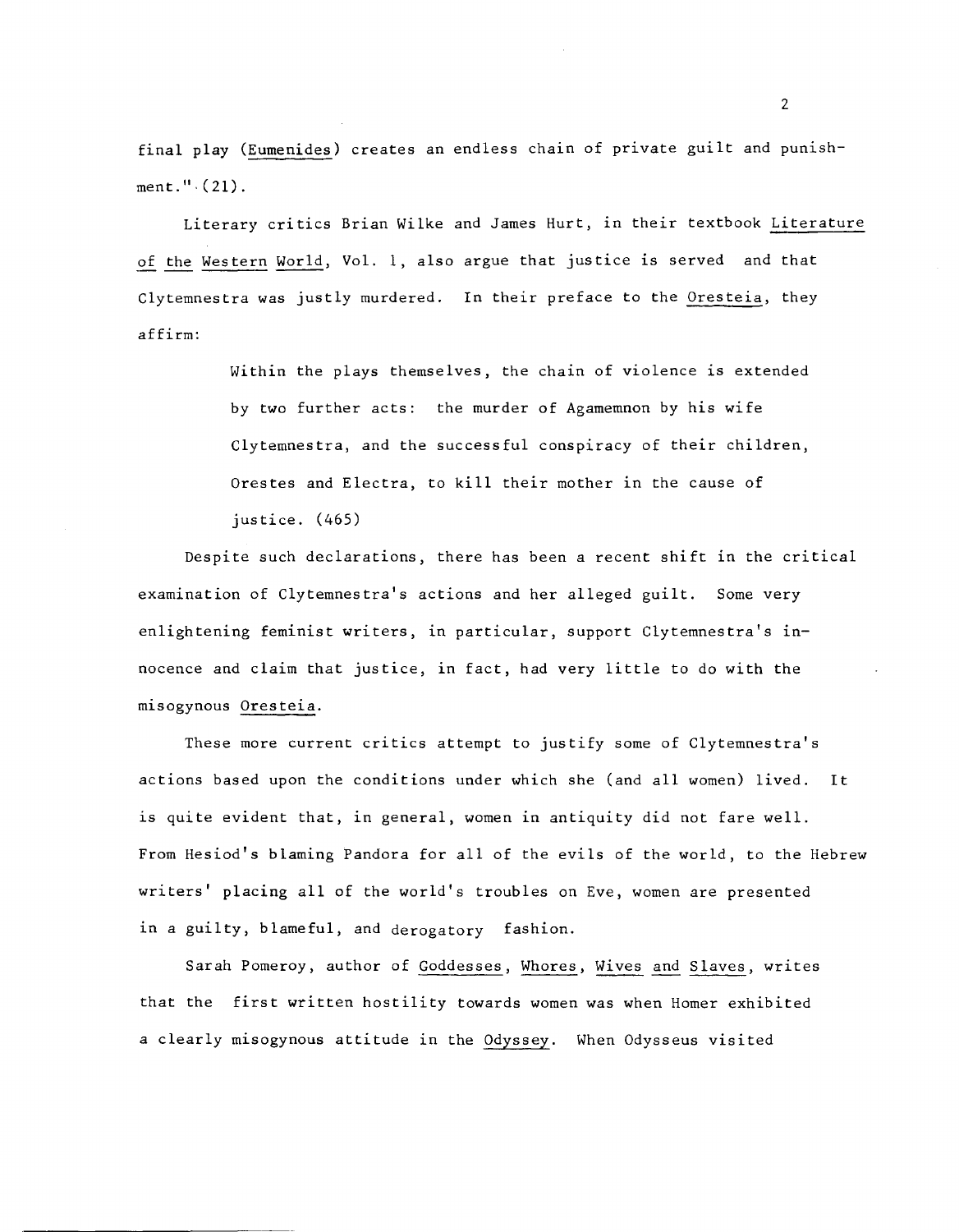Agamemnon in the underworld, Agamemnon spoke of his own murder by Clytemnestra and then added that her actions extended to "all women yet to come, even those few who may be virtuous" (199). Thus, all women throughout future history are alleged to be evil and husband murderers.

To try to understand men's hostility towards women, Pomeroy analyzes the possible causes of men's almost universal hatred of women and concludes that "misggyny was born from the fear of women" (97). If that statement is correct, why was it that men in antiquity feared women? Perhaps the answer lies in the fact that in antiquity, women were considered to be a man's property at best, and his slave at worst, though the two may be difficult to differentiate. For example, Homer im the Iliad repeatedly objectifies women as he refers to them as "prizes" and "booty" (15). Even the chaste Penelope of the Odyssey is said to be the prize for the contest of the suitors. And when Odysseus returns from the Trojan War, he not only murders all of the suitors, he also murders the slave women who had consorted with them, even though they, as slave women, really could not have refused the suitors. Fortunately, Penelope remained celibate and faithful to her husband throughout the twenty years (!) of his absence, despite the fact that he had not, or she too would have been beaten or even killed by Odysseus. By objectifying and subjugating women to the point that their very lives are granted or denied sole $\gamma$ on the discretion of oppressive men, it might be a fair assumption that fear of an ill-treated and enslaved population (women) could be the foundation for a misogynous society.

In addition to the general dislikes of women, Clytemnestra was also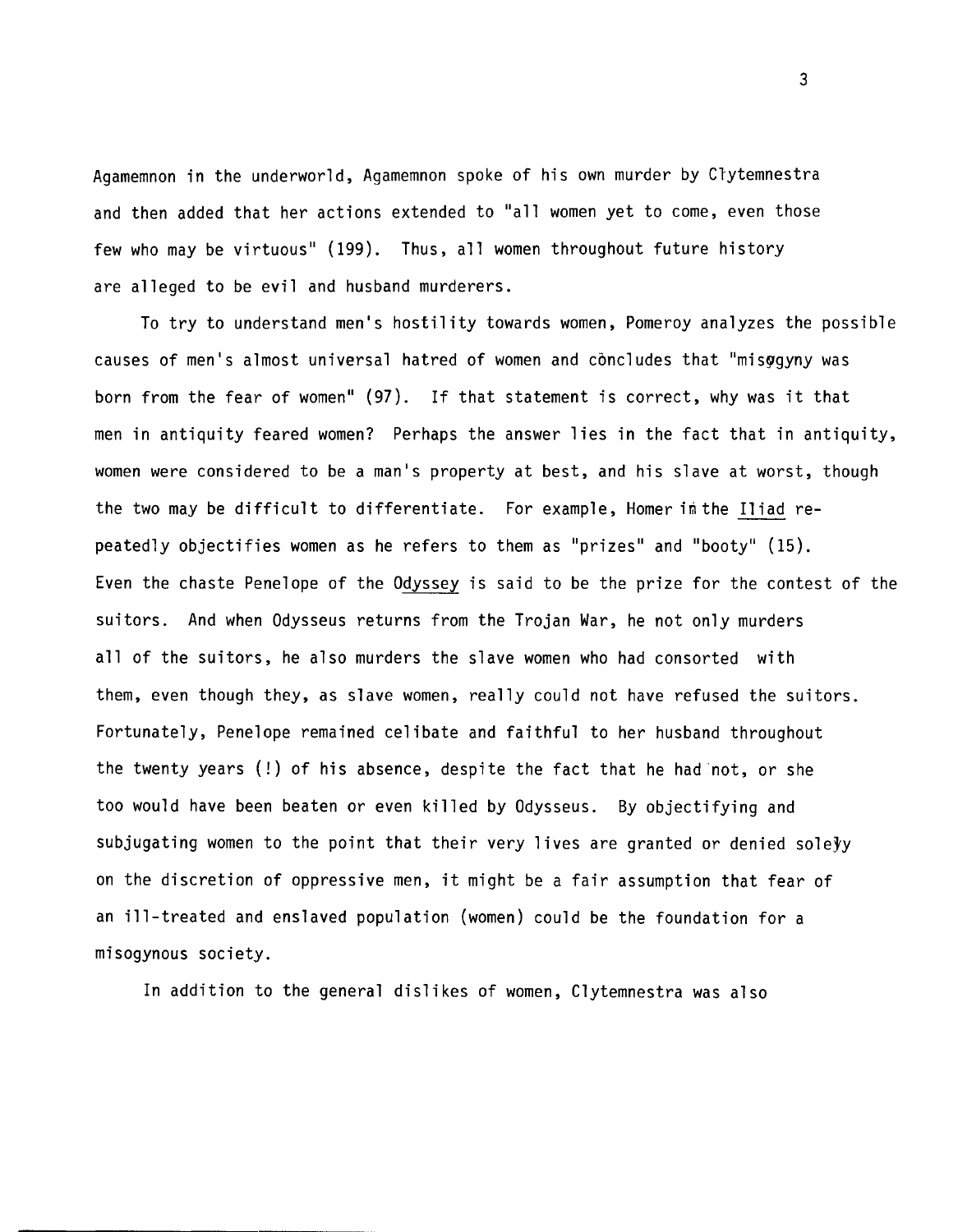despised for more specific reasons. Before the murder of Agamemnon, the initial complaint against her was that she had masculine qualities and would pontry<br>-not be subjugated by men. As <del>Wrigh</del>t observes, "womanly behavior was char acterized then, as now, by submissions and modesty" (98). Clytemnestra, however, was certainly a queen who would not submit to a man's rule.

Clytemnestra's inherent and distasteful traits are criticized throughout the play by a variety of people. She is first introduced in the Agamemnon by the watchman who bitterly complains, "So, she commands, full of her high hopes./ That woman  $-$  she maneuvers like a man" (469). Attacks upon her aggressiveness, masculine qualities, and feminine gender are abundant. From all directions, these remarks are intended to be contemptuous, insulting, and disparaging towards her and women in general. Note for example the following:

| Chorus: | Just like a woman to fill with thanks before        |
|---------|-----------------------------------------------------|
|         | the truth is clear.                                 |
|         | So gullible. Their stories spread like wildfire,    |
|         | They fly fast and die faster;                       |
|         | rumors voiced by women come to nothing (481-82)     |
|         | Cassandra: What to call                             |
|         | that monster of Greece, and                         |
|         | bring my quary down?                                |
|         | Viper coiling back and forth?                       |
|         | Some $sea-witch.$ (505)                             |
| Chorus: | Woman made him suffer. Woman struck him down. (513) |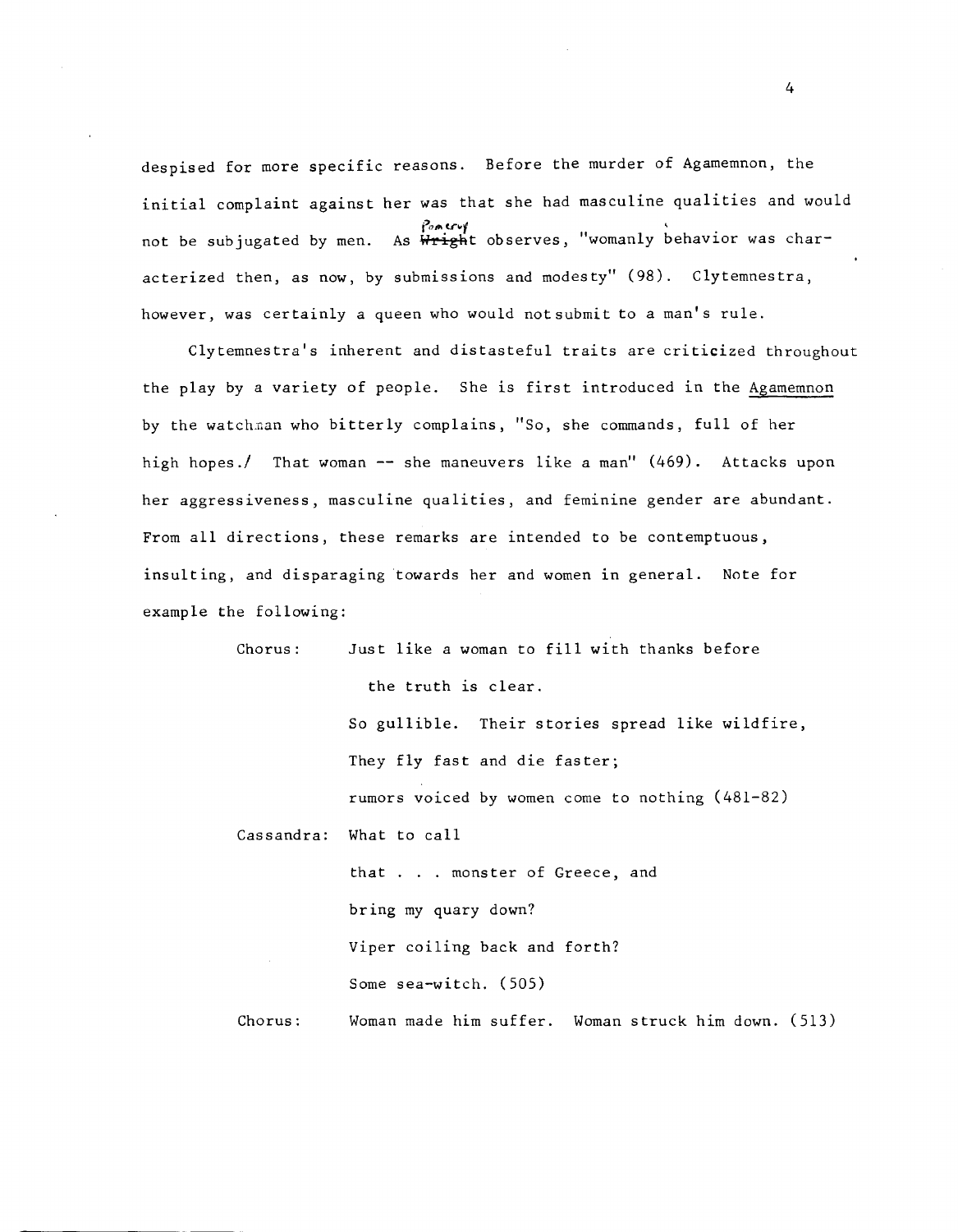But mere rebellion and social unacceptability were certainly not the sole reasons for the contempt the male Greek audience, as well as critics since then, have displayed towards Clytemnestra. Her real treachery lies in the fact that she had the audacity to murder her husband. The motive for this murder, on the other hand, is eclipsed throughout the trilogy, and by the end of the Oresteia, the part that deals with justice **is**  completely and entirely ignored. Clytemnestra's motive, however, is keenly important. After all, Agamemnon had first misled and then murdered their daughter Iphigenia, sending for her on the pretense that she was to marry Achilles, when he instead offered her as a sacrifice to the gods in order to appease them for his own outrageous and excessive hubris at Troy.

The chorus in the Iliad effectively relate the chilling destruction at Troy as they describe Agamemnon and Menaleus as:

> The kings of birds to kings of the breaking prows, one black, skimmed the palace spearhand right and swooping lower, all could see, plunged their claws in a hare, a mother bursting with unborn young -- the babies spilling, quick spurts of blood **--** cut off the race just dashing into life! (118-124)

As Froma Zeitlin says in her essay The Dynamics of Misogyny in the Oresteia, "the queen's primary motive was maternal vengeance for her child, Iphigenia; her second one was the sexual alliance she contracted with Aegisthus in her husband's absence" (167).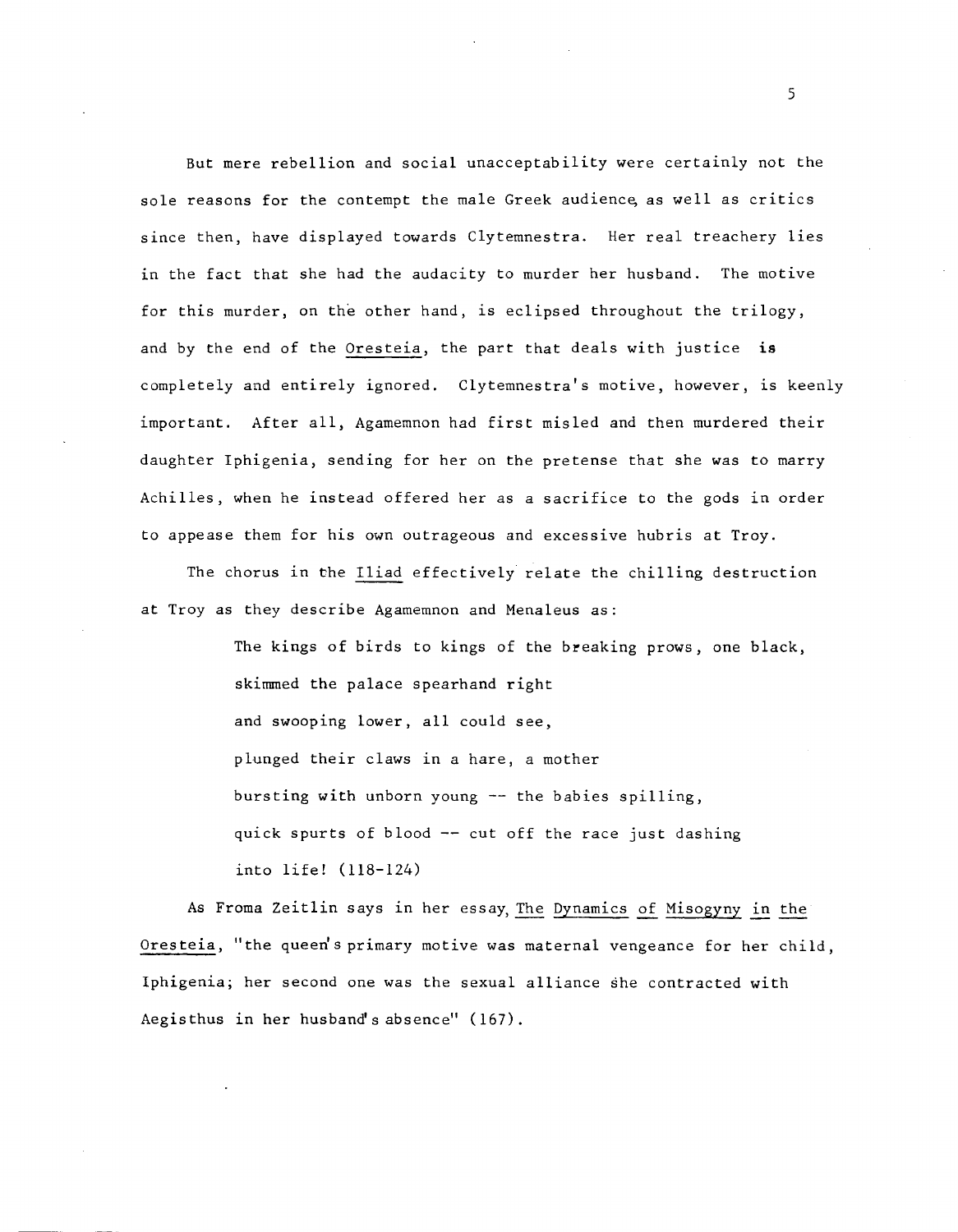Indeed, the acquisition and flaunting of a lover were despicable acts for a woman to be engaged in, and Clytemnestra had taken a lover. It is interesting to observe that much emphasis is placed on the fact that Clytemnestra had a lover, but Agamemnon's sexual liasons were matter-of-fact and totally glossed over. In fact, Agamemnon was a notorious womanizer. His immature philandering is profoundly acknowledged by the first word in the Iliad which is "Anger" (11). The anger is present because Achilles has stopped fighting in the Trojan War because Agamemnon has claimed Khryses, a priest's daughter, for his booty. The priest appeals to the gods to punish Agamemnon and his army until the woman is returned. In a display of childishness, Agamemnon returns Khryses, but then claims the woman who had been given to Achilles. Consequently, the entire war was threatened due to Agamemnon's uncontrollable lust and greed.

At the end of the Trojan War, Agamemnon has another war prize; the prophetess Cassandra. In Aeschylus' Agamemnon, Agamemnon instructs his wife Clytemnestra to "Escort this stranger in, be gentle./ Conquer with compassion" (496). Wright contends that this action was the final blow in that Agamemnon fully expected his wife to accept Cassandra as his new bed partner with both women living under the same roof. The play may also be interpreted to indicate that with this final blow, Clytemnestra actually feared she might have a break with her sanity: "When the root lives on / the new leaves come back, / spreading a dense shroud of shade across the house / to thwart the Dog Star's Fury" (496). If the murder of Agamemnon was premedifated, then perhaps the murder of Cassandra was more of a crime of passion.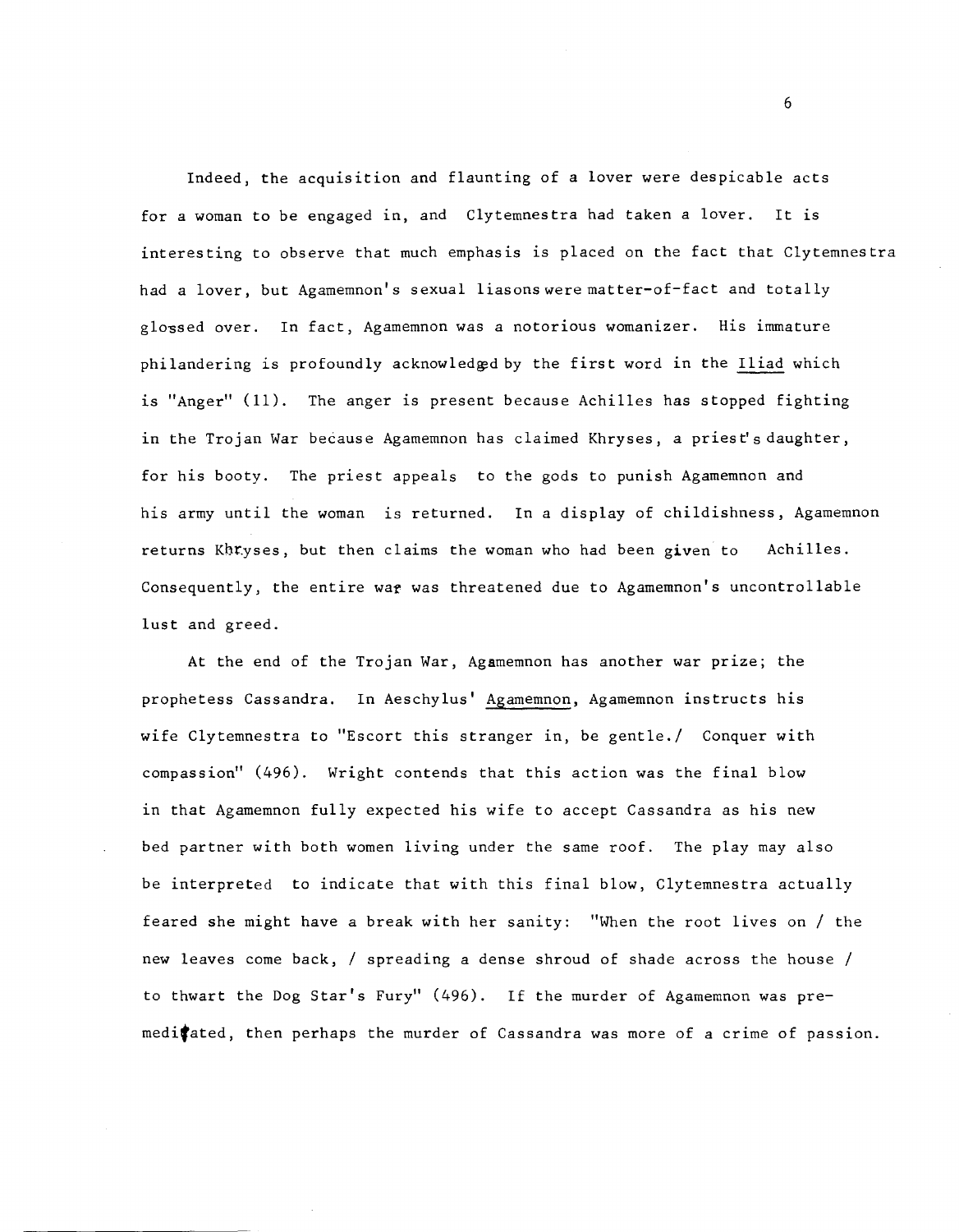In an effort to justify Clytemnestra's murder of her husband, Agamemnon, author Riane Eisler in her book The Chalice and the Blade agrees that, in addition to acting out of grief and revenge for her child and disgust for her husband, Clytemnestra also acted in accordance to her station in life as a matrilineal society leader:

> She (Clytemnestra) makes it clear that this is done not merely out of personal grief and hatred, but in her social role as the head of her clan, responsible for avenging the shedding of kindred blood. In short, she is acting within the norms of a matrilinial society, in which as queen it is her duty to see that justice is done (79).

According to Eisler, Clytemnestra was not only personally justified in avenging the death of Iphigenia, she was also acting very well within the law of the land i.e. the matrilineal society of which she was queen.

Justice is said to be achieved in the final play of the Oresteia, the Eumenides, when Orestes is declared not guilty for the premeditated vengeance murder of Clytemnestra. The verdict is based upon Apollo's statement that "the mother is no part of which is called her child, only nurse of the new planted seed that grows" (78). This is a blatant attempt to diminish and again objectify the humanity of women Eisler counters that this entire premise is absurd and also omits any mention of Iphigenia. Eisler argues, "if a mighty creature like Clytemnestra with the provocation she has in the murder of her child, Iphigenia, has not the right to take revenge, what woman has?" (8D).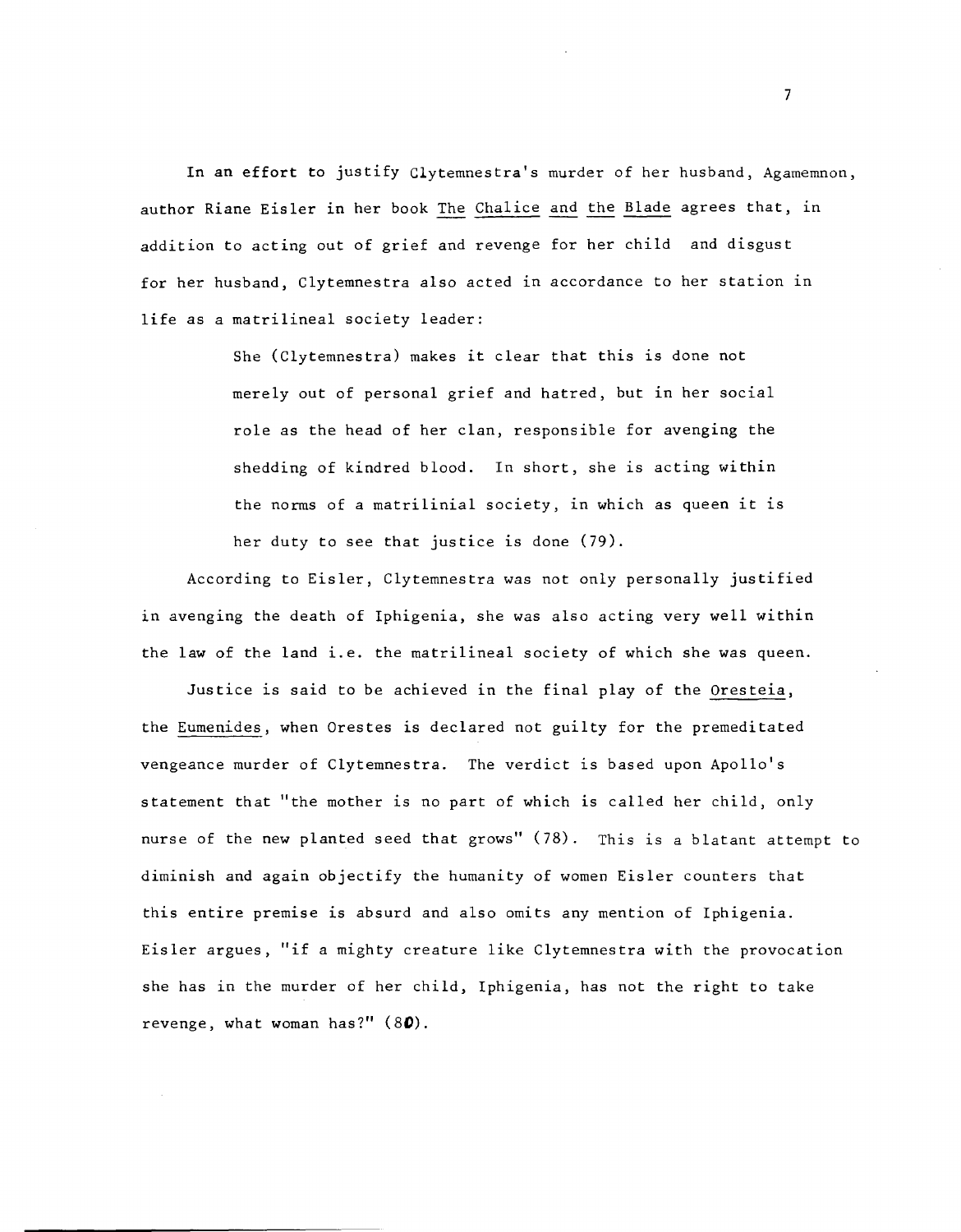In regards to women killing men for any reason, Wright comments that in Euripides' version of the trial there is a line spoken by Orestes that asks, "If women are to be allowed to shed male blood, then we men had better commit suicide at once" (74). And Wright addresses this line by asking, "IS a woman ever justified in killing her husband?~ This is a pertinent question to be asked in a society where all women are enslaved. (74)

It appears that many more current critics agree that under qualifying conditions, some women may, in fact, be very justified in killing their husbands, and without a doubt, Clytemnestra is one of those women. As Wright suggests, Even when Clytemnestra kills Agamemnon, our sympathies go to her. Agamemnon's intolerant callousness and pride are the reasons he killed his daughter. (75). Wright continues, "Clytemnestra is really the better person of the pair: that she is naturally born to rule, and that her subjecting to a man would be against the laws of nature." (75)

The misogynous message of the Oresteia, through the supposed guilt of Clytemnestra, is quite clear Fathers may kill daughters, and sons may kill mothers but any crimes committed by women against men are absolutely unacceptable under any conditions. Eisler concludes that while the standard scholarly interpretation has been that it (Oresteia) was intended to explain the origins of Greek Areopagus, or court of homicide, the real purpose of the Oresteia was to exhibit, "through the lesson of what happened to this uppity woman, even with just cause, all women are effectively restrained from even entertaining the idea of rebellious acts" *(80).*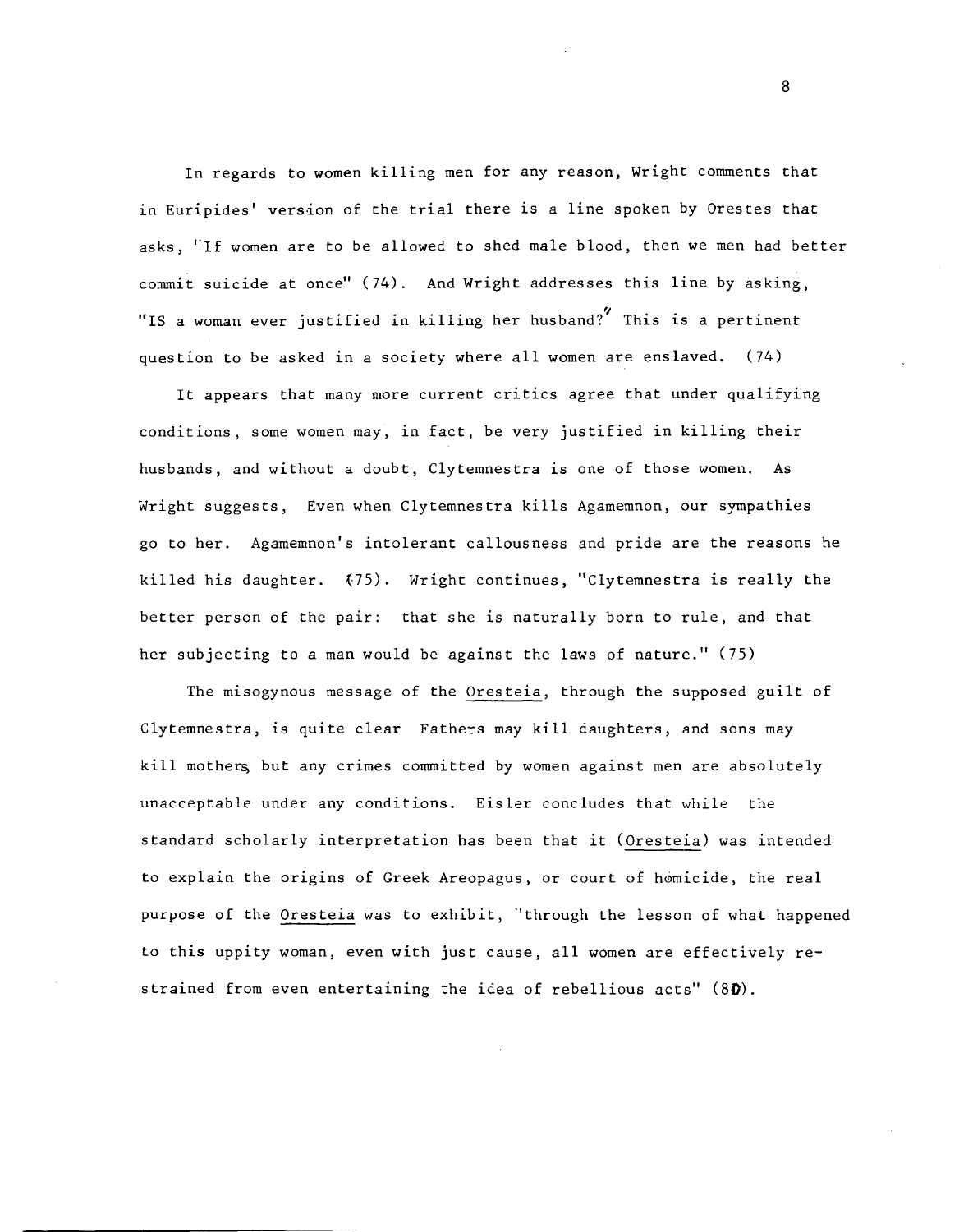Froma Zeitlin concludes that the Oresteia actually had nothing to do with the concept of justice. Instead she contends that the purpose of the Oresteia actually was to establish a dominant precedence on three levels. On a divine level, the Olympic gods, dominated by a male Zeus, overpowered the Chthonic order, dominated by fertility goddesses and female entities such as the Eumenides. On a political level, Greeks exhibited power over the barbarian Trojans. And, on a social level, men would dominate women.

In summary, I conclude that Wright, Eisler, and Zeitlin are all correct. Through fear, intimidation, surpression, social inequality, attacks on selfesteem, and physical abuse, women have been and continue to be down-graded and devalued which deprives them of their equal place as human beings. While the classics such as "The Agamemnon" are certainly invaluable pieces of work, it is wrong for critics to condone and elevate their message to be truths. I certainly agree that this play is a brilliant piece of fiction, but I also agree that this play promotes misogyny and does not address the concept of justice at all.